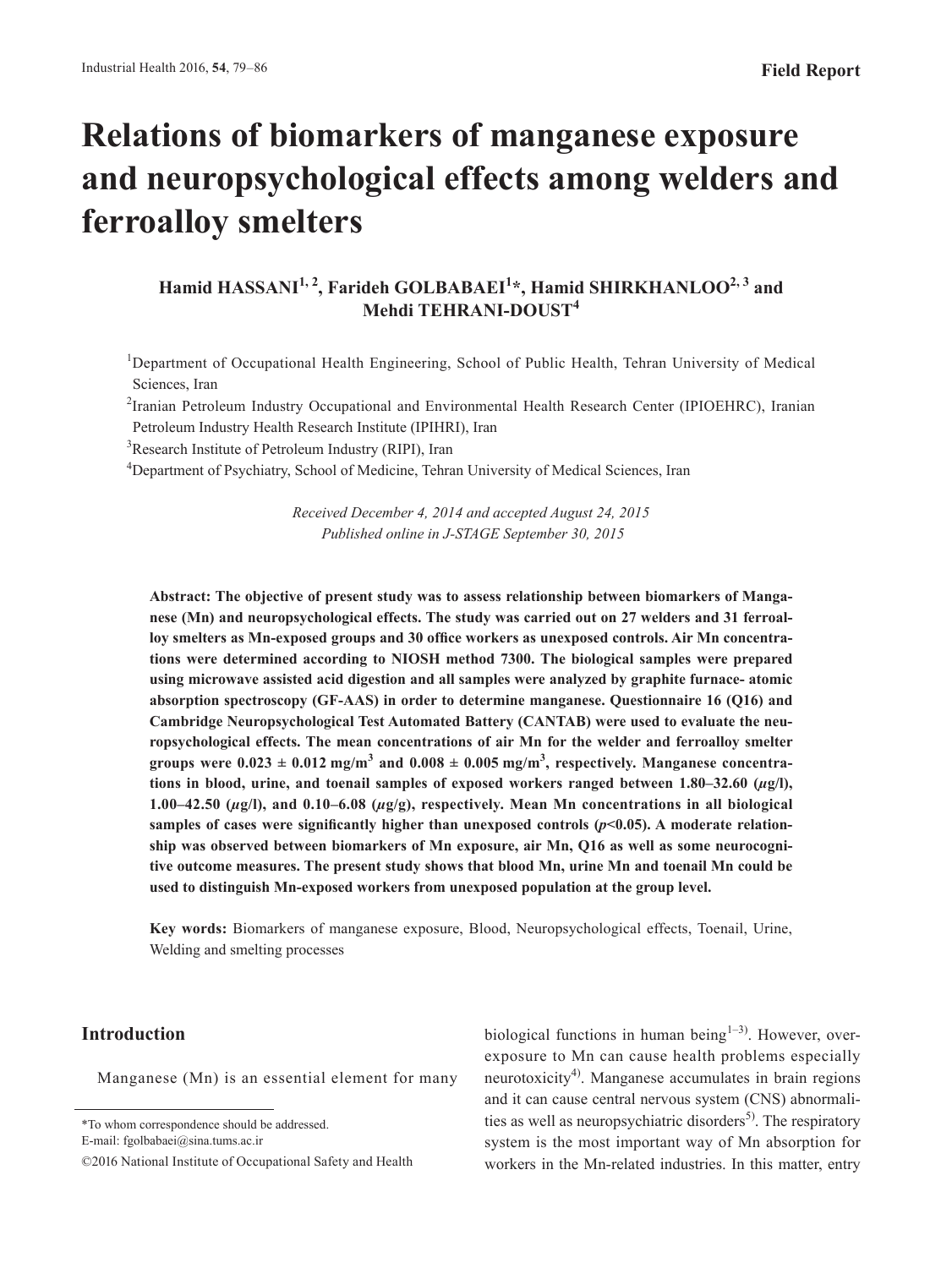Occupational exposure to Mn occurs in various industrial processes such as welding, ferroalloy steel production and dry cell battery manufacturing<sup>7, 8)</sup>. A significant number of studies have shown that welders are exposed to high concentrations of Mn-containing welding fumes which leads to increasing the prevalence of neurobehavioral symptoms among them<sup>3, 5, 7, 9–14)</sup>. Several neurobehavioral symptoms have also been reported among the ferroalloy smelting workers exposed to  $Mn^{15-17}$ . Ellingsen *et al.*, in a study on welders, reported that Mn exposures ranged between 0.003 to 4.26 mg/m<sup>3, 18)</sup>. Two neurological function alterations including Impaired Finger Tapping Speed and Grooved Pegboard Performance were considerable among former welders<sup>13)</sup>. Wastensson *et al.*, in a study on ship welders, showed that long-term exposure to Mn can have adverse effect on motor function<sup>3)</sup>. Occupational exposure to Mn can also affect other systems including respiratory, cardiac, liver and reproductive systems<sup> $6, 7$ </sup>. A study on smelting workers by Cowan *et al.*<sup>8)</sup> showed that airborne Mn concentration ranged between 0.01 to 0.374 mg/m<sup>3</sup>. Cowan *et al.*17) have found a relationship between blood manganese-iron ratio and early onset neurobehavioral alterations. Bouchard *et al.*<sup>16)</sup> have shown an exposureeffect relation for symptoms related to memory, concentration and balance in a group of Mn-alloy workers.

Biological monitoring (or biomonitoring) is a useful tool for occupational exposure assessment and potential related health risks $^{19}$ . Biomonitoring provides valuable information that can be used to prevent adverse health effects. Having studied potential biomarkers of Mn including Mn in blood, urine and hair, Bader *et al.*20) reported that blood Mn is better than urine and/or hair Mn for assessment of Mn exposure. In their study, the mean concentration of blood Mn was 12.2 ± 4.8 *µ*g/l (ranged: 3.2–25.8 *µ*g/l). Similarly, Wongwit *et al.*<sup>21)</sup> suggested the blood Mn as a recommended biomarker in occupational studies. However, Crossgrove and Zheng $^{6)}$  noted that blood Mn indicates recent exposure, thus, it can't be used to assess longterm effects. The number of studies on biomarkers of Mn exposure has been increased during recent two decades, but suitable biomarkers are not well determined.

The objectives of this study were: 1) to assess the correlation between air Mn, blood Mn, urine Mn, and toenail Mn concentrations, 2) to evaluate the neurobehavioral symptoms, and 3) to examine the relations of biomarkers of Mn exposure with neurobehavioral and neurocognitive outcome measures among welders and ferroalloy smelters as two occupationally Mn-exposed groups.

## **Subjects and Methods**

#### *Subjects*

This cross-sectional study was carried out in an automotive parts manufacturing industry in Tehran, Iran, in 2013. Workers who had more than 1 yr of work history were recruited for the study. The exclusion criteria were similar to previous studies<sup>12, 13, 15)</sup>, including: alcohol consumption, drug abuse, diabetes mellitus, damages of central nerves system (CNS) such as concussion, prior exposure to organic solvents and neurotoxic metals (e.g., lead and mercury), and serious kidney or liver diseases. Based on 95% confidence intervals and 80% power of statistical test, the number of calculated sample (sample size) was at least 27 for each group. Therefore, decision was made to recruit about 30 workers for each study group. 30 welders, 31 ferroalloy smelters and 30 office workers were invited to participate in the study. One welder refused and 2 others were excluded from this study due to kidney disease records. After exclusions, 27 welders and 31 ferroalloy smelters as exposed groups (cases) and 30 office workers as unexposed control group were involved in the study (participation rate: 96.70%). It should be noted that the unexposed controls were selected from matched people of the same sex (male), age, work history, and education level without any diseases affecting. In this study, the accuracy of participants' answers relating to alcohol consumption and drug abuse was based on two factors: firstly, all participants were volunteers who were informed about objectives of study, importance of their answers, and ethical issues. Informed consents were obtained from participants. The study was approved by ethics committee at Tehran University of Medical Sciences (TUMS). Secondly, there were no medical history of related items in medical records of the studied participants.

In the studied industry, workers were working 44 h per wk. The average time of welding was about 4 h per d during a work shift.

Most exposed workers (77.59%) reported that they usually uses respiratory protection masks (Type: FFP3/ EN149:2001 series).

## *Work description*

#### Welding type

The type of welding was Shielded Metal Arc Welding (SMAW) and two types of electrode were used (E 6013 and E 7018). The percentage of Mn in these electrodes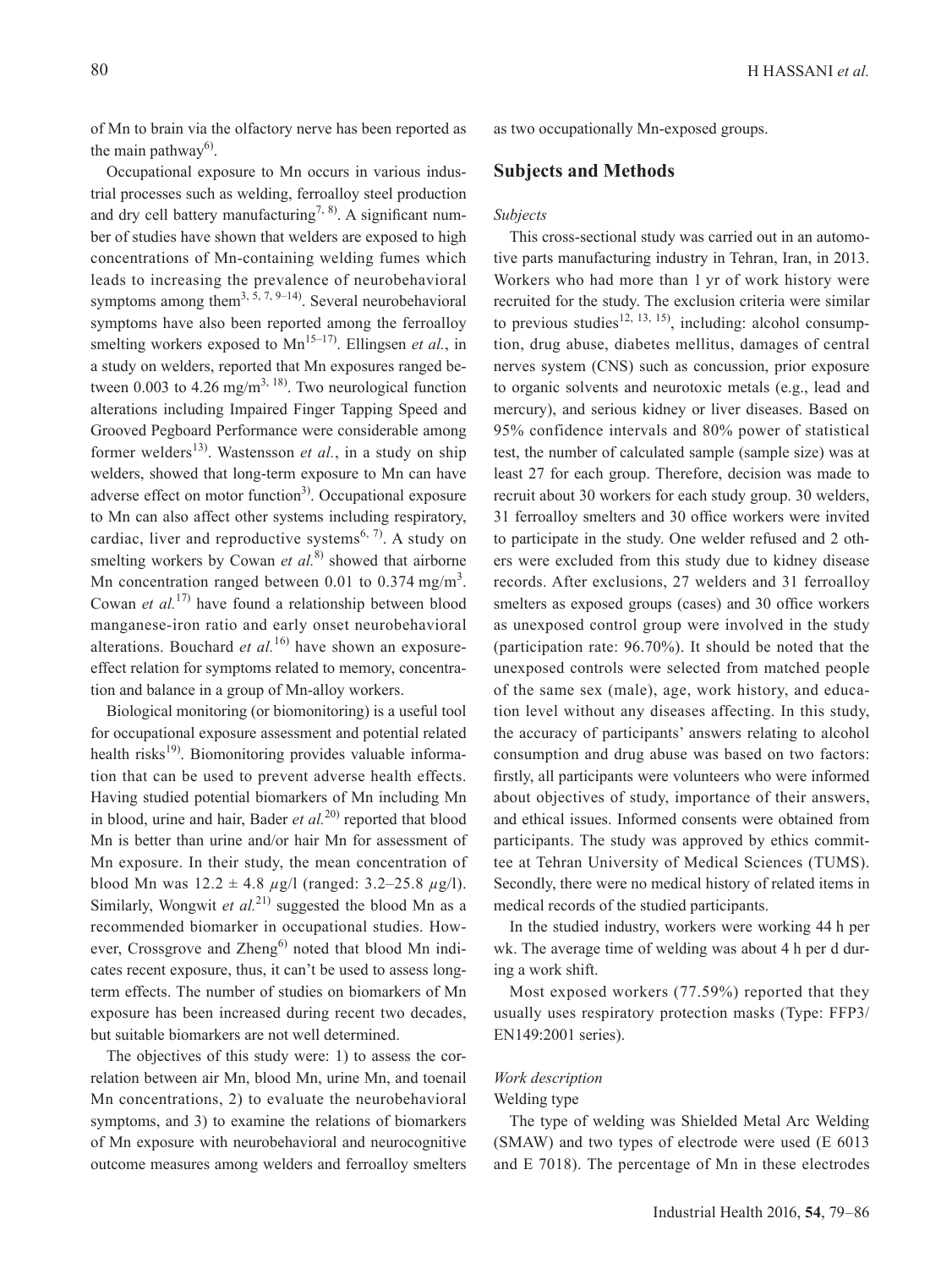was about 0.50 to 0.90. Welders were exposed to Mncontaining welding fumes through inhalation during welding processes. Welding fumes contains metals especially iron, manganese (Mn), chromium, and nickel<sup>7)</sup>. Among these metals, Mn is a well-known neurotoxic metal.

#### *Smelting process*

Eight furnaces were operated for smelting process in the studied industry (producing grey iron and ductile iron automotive parts). The percentage of Mn in the molten materials was about 0.30 to 0.50.

Iron, manganese (Mn), nickel, graphite, and silicon were commonly used in the studied industry. Like welding fumes, smelting fumes also contains Mn. So, Smelters were exposed to Mn-containing smelting fumes through inhalation during smelting processes.

#### *Collection of air samples and analysis*

Personal air samples were collected using mixed cellulose ester membrane filters (0.8 mm pore size, 25 mm diameter; SKC Corp) and SKC pumps (224-PCMTX8, 224-PCMTX8, S/No. 09523488- SKC Ltd. DT11 8ST. UK). The flow rate of pumps was adjusted at 2.0 l/min for sampling. All pumps were calibrated before and after use and the mean of flow rate was considered in calculations. Analysis was done using graphite furnace-atomic absorption spectroscopy (GF-AAS) according to NIOSH analytical method  $7300^{22}$ .

## *Biological monitoring*

Biological samples including blood, urine and toenail samples were collected at the end of work shift. The time lag between collecting air samples and biological samples was about 7 d. It should be noted that all of the biological samples were collected at the same working day.

Five milliliter (ml) of venous blood was collected from each worker. Blood samples were divided into two tubes (4 ml in a heparinized tube and 1 ml in a non- heparinized tube). Urine samples were collected in polyethelene tubes and for each sample 1ml nitric acid was added per 10 ml urine sample. Toenails were from all toes of participants. Superficial contamination was removed by sonicating toenail samples in 10 ml 1% Tritone X-100 solution for 20 min and then washed with deionized water and they were dried before weighting.

#### *Digestion method for biological samples*

The biological samples were prepared using microwave assisted acid digestion (Microwave digestion- EPA

Method 3052 on the Multiwave 3000). In this clean and reproducible closed digestion method, the quality assurance/quality control (QA/QC) has been improved. Another benefit of microwave assisted acid digestion method is reduced preparation time $^{23)}$ . Nitric acid, hydrochloric acid, and hydrogen peroxide were used as reagents. After adding reagents in the reaction vessels with the biological samples, vessels were placed in the microwave.

#### *Analysis of biological samples*

The graphite furnace-atomic absorption spectroscopy (GF-AAS) was used for analysis of biological samples. The validity of analytical method was examined by using Standard Reference Material (SRM 2670a, NIST). Data showed that the recovery percentage was 96.2% (SRM:  $2.6 \pm 0.7 \mu$ g/l, value obtained:  $2.5 \pm 0.4 \mu$ g/l). The Limit of Qountitation (LOQ), Limit of Detection (LOD) and linear range for Mn analysis were 1.0 *µ*g/l, 0.25 *µ*g/l, and 1–35 *µ*g /l, respectively.

#### *Neurobehavioral symptoms*

In this study, the questionnaire 16  $(0.016)^{24}$  was used for assessing neurobehavioral symptoms. This questionnaire contains 16 Yes/No questions about abnormal tiredly, painful tingling in body, palpitation, irritation and depression without particular reason, problem with concentrating, having a short memory, perspire without particular reason, problems with buttoning and unbuttoning, difficulties to get the meaning from reading newspapers or books, oppression of chest, memory problems, headache (at least once a week), and being less interested in sex. The frequency of neurobehavioral symptoms of welders and ferroalloy smelters was compared to unexposed office workers.

#### *Neurocognitive tests*

Neurocognitive tests including choice reaction time (CRT) as an attention test, spatial working memory (SWM) as an executive function test, paired associates learning (PAL) as a visual memory test, and stocking of Cambridge (SOC) as a planning test were performed using Cambridge Neuropsychological Test Automated Battery  $(CANTAB)^{25}$ . This computerized cognitive assessment tool would improve the quality of study data, providing greater sensitivity with maximization of standardization of administration and scoring as well as the precision of measurement compared to manually-administered (paper and pencil) test batteries used in previous studies.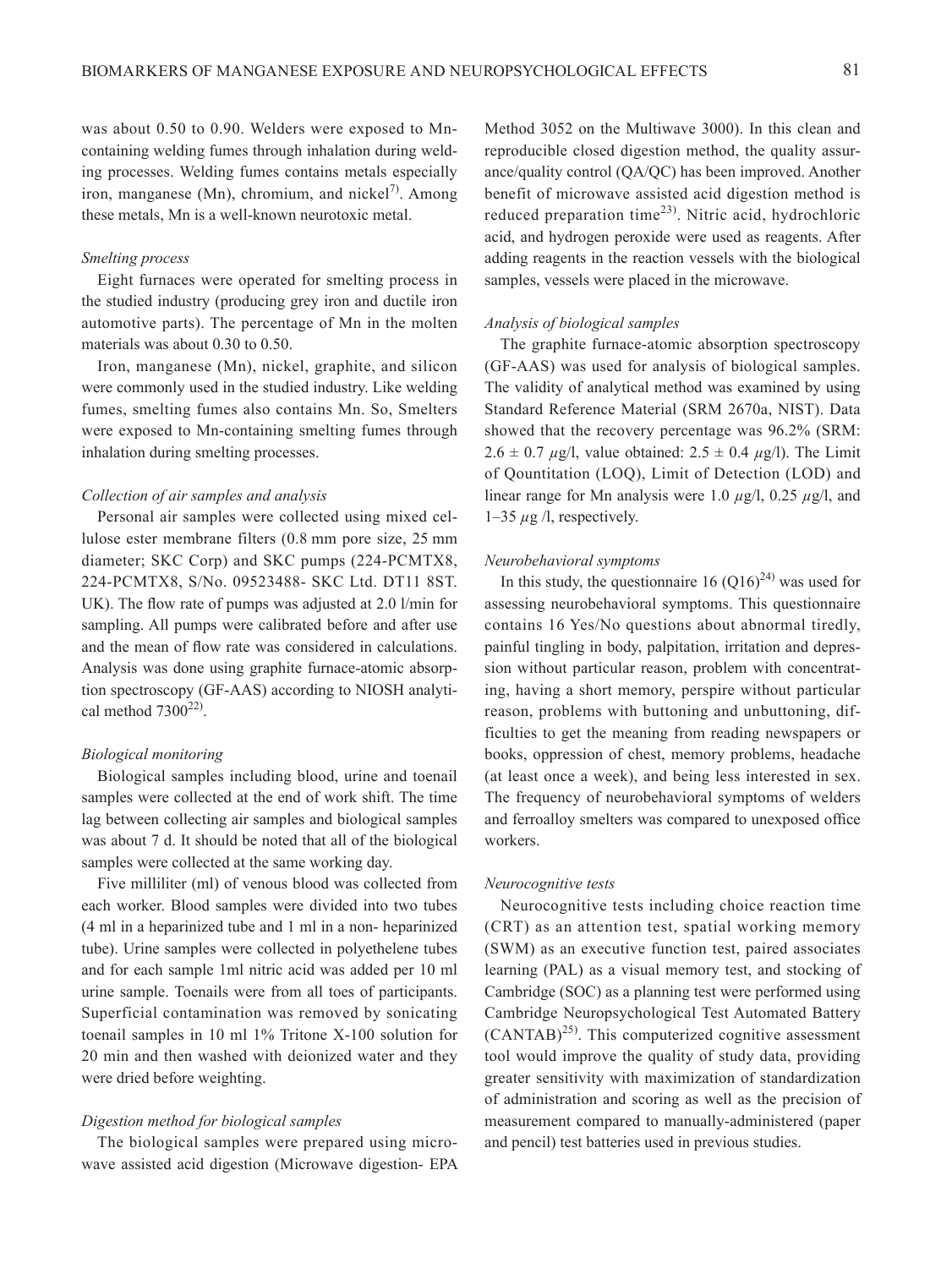| Groups             | n  | Age $(yr)$<br>$(Mean \pm SD)$ | Work history (yr)<br>$(Mean \pm SD)$ | BMI (kg/m <sup>2</sup> )<br>$(Mean \pm SD)$ | Number of smokers<br>$(\%)$ | Number of married<br>people $(\% )$ |
|--------------------|----|-------------------------------|--------------------------------------|---------------------------------------------|-----------------------------|-------------------------------------|
| Welder             | 27 | $31.18 \pm 4.06$              | $7.04 \pm 4.64$                      | $24.47 \pm 2.92$                            | 7(25.92)                    | 24 (88.88)                          |
| Control            | 30 | $34.45 \pm 7.11$              | $8.61 \pm 4.70$                      | $26.11 \pm 4.72$                            | 4(13.33)                    | 26 (86.66)                          |
| $p$ value          | ۰  | 0.053                         | 0.228                                | 0.149                                       | 0.248                       | 0.597                               |
| Ferroalloy smelter | 31 | $34.88 \pm 5.63$              | $9.15 \pm 4.38$                      | $27.06 \pm 4.15$                            | 7(22.58)                    | 28 (90.32)                          |
| Control            | 30 | $34.45 \pm 7.11$              | $8.61 \pm 4.70$                      | $26.11 \pm 4.72$                            | 4(13.33)                    | 26 (86.66)                          |
| $p$ value          | ۰  | 0.789                         | 0.638                                | 0.404                                       | 0.384                       | 0.155                               |

**Table 1. The demographic Information of the study groups**

\*Differences between case and control groups, Student's *t*-test, *p*<0.05; statistically significant

| Groups              | Sample (unit)       | $\mathbf n$ | $Mean \pm SD$     | Range           | $p$ value |
|---------------------|---------------------|-------------|-------------------|-----------------|-----------|
| Welder              | Air $(mg/m^3)$      | 27          | $0.023 \pm 0.012$ | $0.002 - 0.062$ |           |
|                     | Blood $(\mu g/l)$   | 27          | $15.85 \pm 7.11$  | $1.80 - 32.60$  | 0.007     |
|                     | Urine $(\mu g/l)$   | 27          | $13.00 \pm 7.98$  | $1.00 - 24.10$  | 0.026     |
|                     | Toenail $(\mu g/g)$ | 24          | $3.08 \pm 1.44$   | $1.15 - 6.08$   | < 0.001   |
| Ferroalloy smelter  | Air $(mg/m^3)$      | 31          | $0.008 \pm 0.005$ | $0.002 - 0.029$ |           |
|                     | Blood $(\mu g/l)$   | 31          | $17.33 \pm 8.66$  | $4.00 - 32.06$  | 0.001     |
|                     | Urine $(\mu g/l)$   | 31          | $12.56 \pm 10.00$ | $1.00 - 42.50$  | 0.047     |
|                     | Toenail $(\mu g/g)$ | 31          | $1.52 \pm 0.95$   | $0.10 - 3.70$   | 0.048     |
| Case (Welder and    | Air $(mg/m^3)$      | 58          | $0.014 \pm 0.011$ | $0.002 - 0.062$ |           |
| Ferroalloy smelter) | Blood $(\mu$ g/l)   | 58          | $16.74 \pm 8.04$  | $1.80 - 32.60$  | < 0.001   |
|                     | Urine $(\mu g/l)$   | 58          | $12.73 \pm 9.17$  | 1.00-42.50      | 0.018     |
|                     | Toenail $(\mu g/g)$ | 55          | $2.14 \pm 1.39$   | $0.10 - 6.08$   | 0.001     |
| Control             | Blood $(\mu g/l)$   | 30          | $9.37 \pm 8.70$   | $1.00 - 33.40$  |           |
|                     | Urine $(\mu g/l)$   | 30          | $7.86 \pm 7.82$   | $1.00 - 27.80$  |           |
|                     | Toenail $(\mu g/g)$ | 28          | $1.08 \pm 1.02$   | $0.10 - 4.47$   |           |

**Table 2. Mn concentrations in air, blood, urine, and toenail samples**

\*Comparison with control, Student's *t*-test, *p*<0.05; statistically significant

#### *Statistical analyses*

Data were analyzed using descriptive statistics, compare means, Mann-Whitney test, and partial correlation tests. Student's *t*-test was used to determine differences among means for some characteristics as well as Mn concentrations in air, blood, urine, and toenail samples of case and control groups. Comparisons between medians of Q16 (Number of positive answers) of studied groups were performed using Mann-Whitney test. Partial correlation tests were carried out to determine the correlation among air, blood, urine and toenail samples, neurobehavioral symptoms (Q16 score) as well as neurocognitive outcome measures in the exposed groups. We used the statistical package for the social sciences software (SPSS version 17) for all statistical analyses. Results were considered statistically significant at *p*<0.05.

#### **Results**

The demographic information of the case and control groups is shown in Table 1. There were no significant differences between the case and control groups in terms of age, work history, body mass index (BMI), smoking, and marriage status.

The Mn concentrations in air, blood, urine, and toenail samples of our study population are shown in Table 2. The mean concentrations of air Mn for the welder and ferroalloy smelter groups were  $0.023 \pm 0.012$  mg/m<sup>3</sup>(range: 0.002–0.062 mg/m<sup>3</sup>) and  $0.008 \pm 0.005$  mg/m<sup>3</sup>(range:  $0.002 - 0.029$  mg/m<sup>3</sup>), respectively.

Manganese concentrations in blood, urine, and toenail samples of exposed workers ranged between 1.80–32.60 (*µ*g/l), 1.00–42.50 (*µ*g/l), and 0.10–6.08 (*µ*g/ g), respectively. As it is shown in Table 2, the mean Mn concentrations in all biological samples were significantly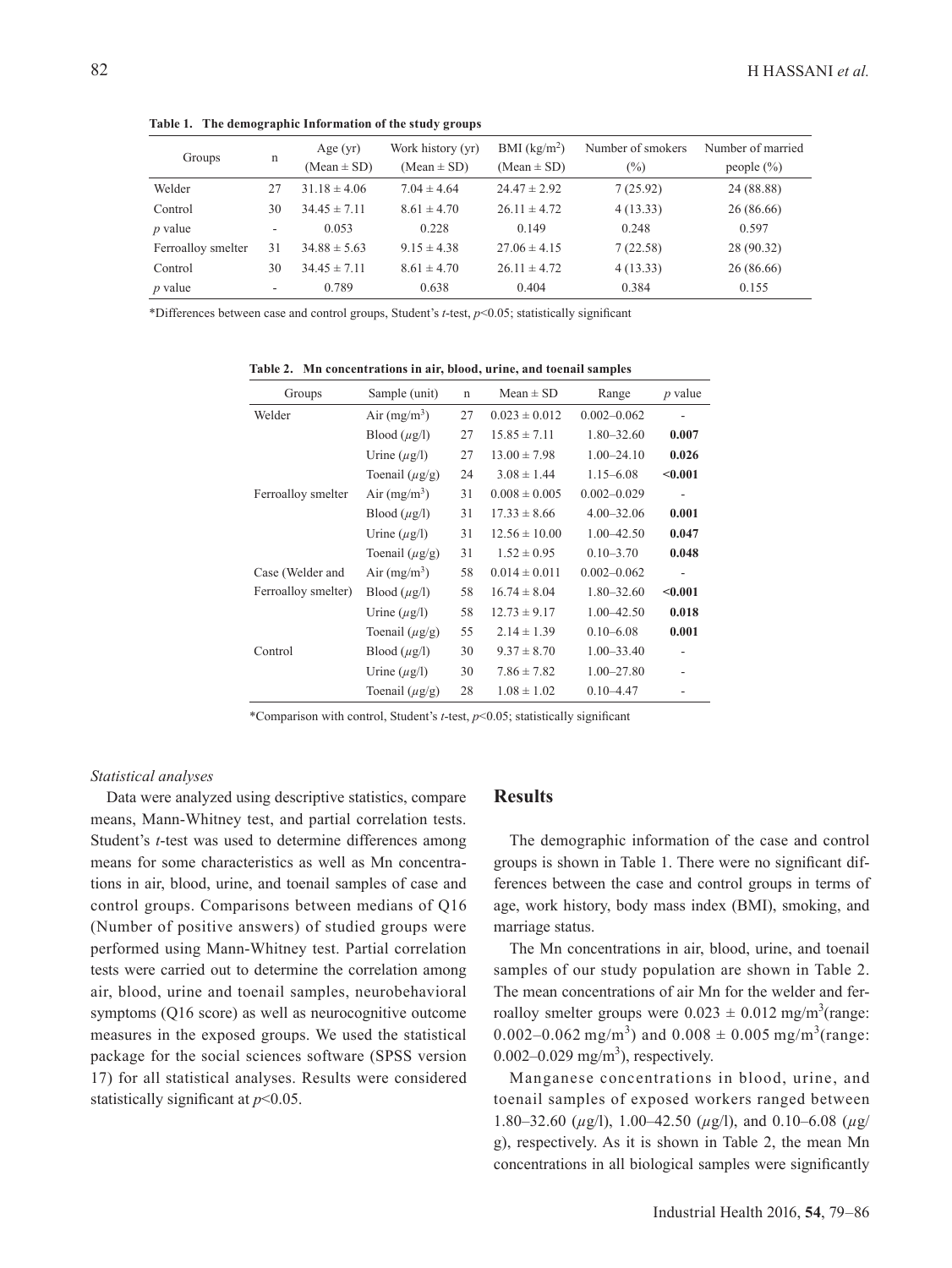higher in the welders and ferroalloy smelters than in the unexposed controls (*p*<0.05).

The number of self-reported neurobehavioral symptoms was significantly more prevalent among welders and ferroalloy smelters than among unexposed controls  $(p<0.001)$ , (Table 3).

The results of partial correlation showed that there were significant relationships between blood Mn and toenail Mn with Q16 score, and urine Mn with toenail Mn in the welder group. Correlations between blood Mn with urine Mn, toenail Mn, and air Mn, as well as urine Mn with toenail Mn and air Mn were statistically significant in the ferroalloy smelter group (Table 4).

Table 5 shows significant inverse relationships between neurocognitive outcome measures and biomarkers of Mn exposure. The correlation coefficients ranged from 0.299 to 0.566, (*p*<0.05).

## **Discussion**

The results of this study showed that the concentrations of Mn in biological samples (blood, urine, and toenail) of both welder and ferroalloy smelter groups were significantly higher than the unexposed-control group. Welders and ferroalloy smelters reported more neurobehavioral symptoms than the controls. Significant relationships were also observed between blood Mn and toenail Mn with the number of neurobehavioral symptoms in the welder group. We found significant inverse relationships between some neurocognitive outcome measures and biomarkers of Mn exposure.

The results of previous studies on biomarkers of Mn exposure are contradictory, thus sufficient data, well quantitative and qualitative studies, and review of literature are needed to determine reliable biological indicators. Some previous studies showed that the blood Mn and urine Mn levels of exposed workers were significantly higher than unexposed controls<sup>2, 4, 21, 26)</sup>. Consistently, our results showed that blood Mn and urine Mn can be utilized for distinguishing exposed from unexposed workers at the group based level. Bader *et al.*20) examined the relationship between the Mn dioxide  $(MnO<sub>2</sub>)$  exposure and three potential biomarkers including blood, urine and axillary hair in a study on dry cell battery manufacturers. They concluded that blood Mn is better indicator than urine and hair Mn for the biomonitoring of  $MnO<sub>2</sub>$  exposure. Similarly, blood Mn is recommended by Wongwit *et al.*21) for the biomonitoring of Mn exposure among occupationallyexposed workers. In Laohaudomchok *et al.*27) study,

**Table 3. Neurobehavioral symptoms in the exposed and unexposed workers**

|                    |    | Q16, No of positive answers |          |                |
|--------------------|----|-----------------------------|----------|----------------|
| Groups             | n  | Median                      | Range    | <i>p</i> value |
| Welder             | 27 |                             | $1 - 10$ | <0/001         |
| Ferroalloy smelter | 31 |                             | $1 - 11$ | <0/001         |
| Control            | 30 |                             | $() - 6$ | -              |

\*Comparison with control, Mann-Whitney test, *p*<0.05; statistically significant

toenail Mn was significantly correlated with cumulative Mn exposure indices; however, there were no significant correlation between blood Mn and urine Mn with cumulative Mn exposure indices. According to this finding, toenail Mn could be used as a suitable biomarker for longterm exposure assessment. This shows that the toenail Mn might be considered as a biomarker of exposure and effect. Similar to Laohaudomchok *et al.*27) study, our results showed that toenail Mn seems to be a useful biomarker of exposure and effect. In general, blood Mn and urine Mn could be used as two practical biomarkers in the group based studies. However, toenail Mn is the preferred biomarker for long-term exposure assessment.

Despite the difference in air Mn levels between the two exposed groups, the blood Mn and urine Mn levels were similar among the welders and ferroalloy smelters. One reason of this observation was that the individual air Mn measurement for just one day may not represent actual individual exposure. Also, it is worth noting that half-life of Mn varies in blood, urine, and toenail (hours or several days in blood and urine, and several months in toenail). So, we suggest to consider the cumulative exposure index (CEI) for future studies.

Although mean air Mn concentrations for both of our studied groups were below the Occupational Exposure Limit -Time Weighted Average (OEL-TWA;  $0.2 \text{ mg/m}^3$ ) recommended by Environmental and Occupational Health Center of the Ministry of Health and Medical Education of Iran28), the number of self-reported neurobehavioral symptoms was significantly higher in the Mn-exposed workers. Thus, there is a need to modify the current OEL-TWA for Mn to prevent the occurrence of related adverse effects especially neurotoxicity. In other words, a revised OEL-TWA for Mn (lower than  $0.2 \text{ mg/m}^3$ ) can protect nearly all industrial workers.

"The questionnaire  $16 \left( \frac{Q16}{Q} \right)$  is commonly used to study prevalence of neurotoxic symptoms among workers exposed to organic solvents."24). However, a few studies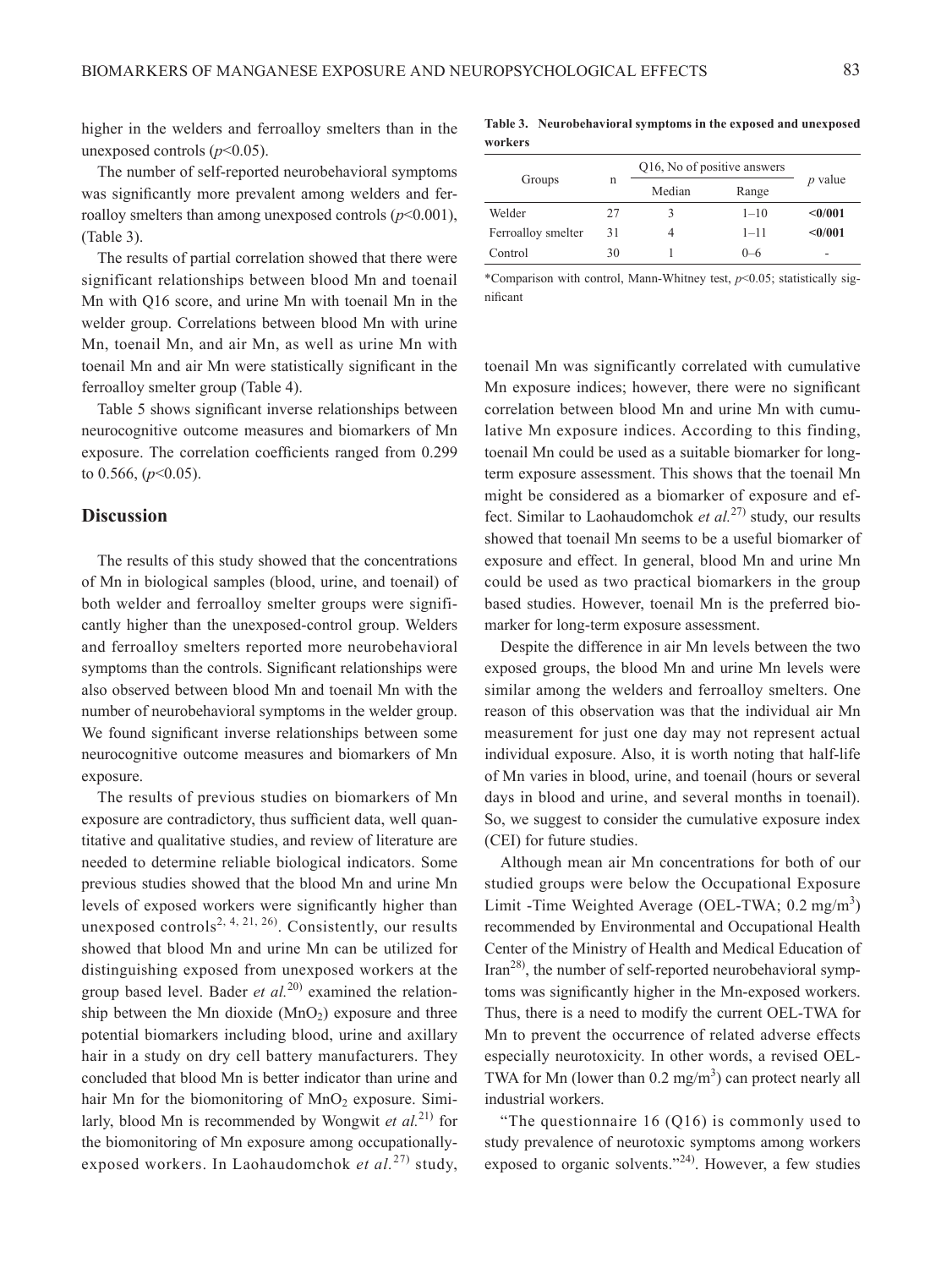| and associations with neurobehavioral symptoms (Q16 score) in the exposed groups |          |              |                |       |                |         |                |              |                |
|----------------------------------------------------------------------------------|----------|--------------|----------------|-------|----------------|---------|----------------|--------------|----------------|
| Groups                                                                           |          | <b>Blood</b> |                | Urine |                | Toenail |                | Air          |                |
|                                                                                  | Variable |              | <i>p</i> value | r     | <i>p</i> value | r       | <i>p</i> value | $\mathbf{r}$ | <i>p</i> value |
| Welder                                                                           | Urine    | 0.507        | 0.016          | ۰     | ۰              |         |                |              |                |
|                                                                                  | Toenail  | 0.209        | 0.376          | 0.541 | 0.014          |         |                |              |                |
|                                                                                  | Air      | 0.332        | 0.131          | 0.218 | 0.329          | 0.397   | 0.083          |              |                |

Ferroalloy smelter Urine  $0.679$  <0.001 - - - - -

Table 4. Partial correlation<sup>\*</sup> of Mn concentrations among air, blood, urine, and toenail samples **and associations with neurobehavioral symptoms (Q16 score) in the exposed groups**

Q16 0.437 **0.042** 0.335 0.128 0.646 **0.002** 0.224 0.304

Toenail 0.646 **<0.001** 0.649 **<0.001** - - - - Air 0.377 **0.030** 0.407 **0.019** 0.304 0.097 - - Q16 0.087 0.643 0.046 0.801 0.200 0.280 0.302 0.083

\*Adjusted for age, work history and smoking. *p*<0.05; statistically significant

Table 5. Significant correlations<sup>\*</sup> between neurocognitive outcome measures and biomarkers of **manganese exposure in the exposed groups**

| Groups              | Variables                                                        | r        | $p$ value |
|---------------------|------------------------------------------------------------------|----------|-----------|
| Welder              | PAL Stages completed on first trial & Mn- Urine                  | $-0.546$ | 0.019     |
|                     | PAL Total error 6 shape & Mn-Toenail                             | $-0.470$ | 0.049     |
| Ferroalloy smelter  | SWM Double error & Mn-Blood                                      | $-0.426$ | 0.038     |
|                     | SWM Double error & Mn- Urine                                     | $-0.566$ | 0.004     |
|                     | SWM Double error & Mn-Toenail                                    | $-0.503$ | 0.012     |
|                     | SWM Double error (8 boxes) & Mn- Urine                           | $-0.422$ | 0.040     |
|                     | SWM Whthin errors & Mn-Blood                                     | $-0.425$ | 0.038     |
|                     | SWM Whthin errors & Mn- Urine                                    | $-0.512$ | 0.010     |
| Case (Welder and    | PAL Stages completed on first trial & Mn- Urine                  | $-0.343$ | 0.023     |
| Ferroalloy smelter) | SOC Mean subsequent thinking time $(4 \text{ moves})$ & Mn-Blood | $-0.382$ | 0.011     |
|                     | SOC Mean subsequent thinking time $(4 \text{ moves})$ & Mn-Urine | $-0.299$ | 0.048     |
|                     | SWM Double error & Mn-Blood                                      | $-0.407$ | 0.006     |
|                     | SWM Double error & Mn- Urine                                     | $-0.376$ | 0.012     |
|                     | SWM Double error (8 boxes) & Mn-Blood                            | $-0.300$ | 0.048     |
|                     | SWM Double error (8 boxes) & Mn- Urine                           | $-0.318$ | 0.035     |
|                     | SWM Whthin errors & Mn-Blood                                     | $-0.445$ | 0.002     |
|                     | SWM Whthin errors & Mn- Urine                                    | $-0.435$ | 0.003     |
|                     | SWM Whitin error (6 boxes) & Mn-Blood                            | $-0.299$ | 0.049     |

\*Adjusted for age, work history and smoking. *p*<0.05; statistically significant

used the Q16 for investigating neurobehavioral symptoms among welders<sup>13, 29, 30)</sup>. In a study on welders by Ellingsen *et al*. 13), the arithmetic mean of Q16 positive answers was 3.6 (range: 1–13). In our study, the median of positive answers for the welder and ferroalloy smelter groups were 3 (range: 1–10) and 4 (range: 1–11), respectively. Generally, Mn-exposed groups reported more neurobehavioral symptoms than unexposed controls.

The correlation test showed statistically significant associations between biomarkers of Mn exposure, air Mn and Q16. Correlation coefficients ranged between 0.377–0.679 (moderate relationship) for observed significant associations. As a result, a direct relationship between the level of Mn exposure and the number of neurotoxic symptoms was found.

Laohaudomchok *et al.*<sup>31)</sup> suggested that even a lowlevel Mn exposure may have neuropsychological effects on welders. In their study, welders' cumulative Mn exposure index (Mn-CEI) was significantly associated with slower reaction time as well as worse mood. Similarly, Wastensson *et al.*<sup>3)</sup> showed that the poorer performance in the grooved pegboard test, as a neuromotor function test, was associated with Mn-CEI among welders. Using the computerized cognitive assessment tool "CANTAB"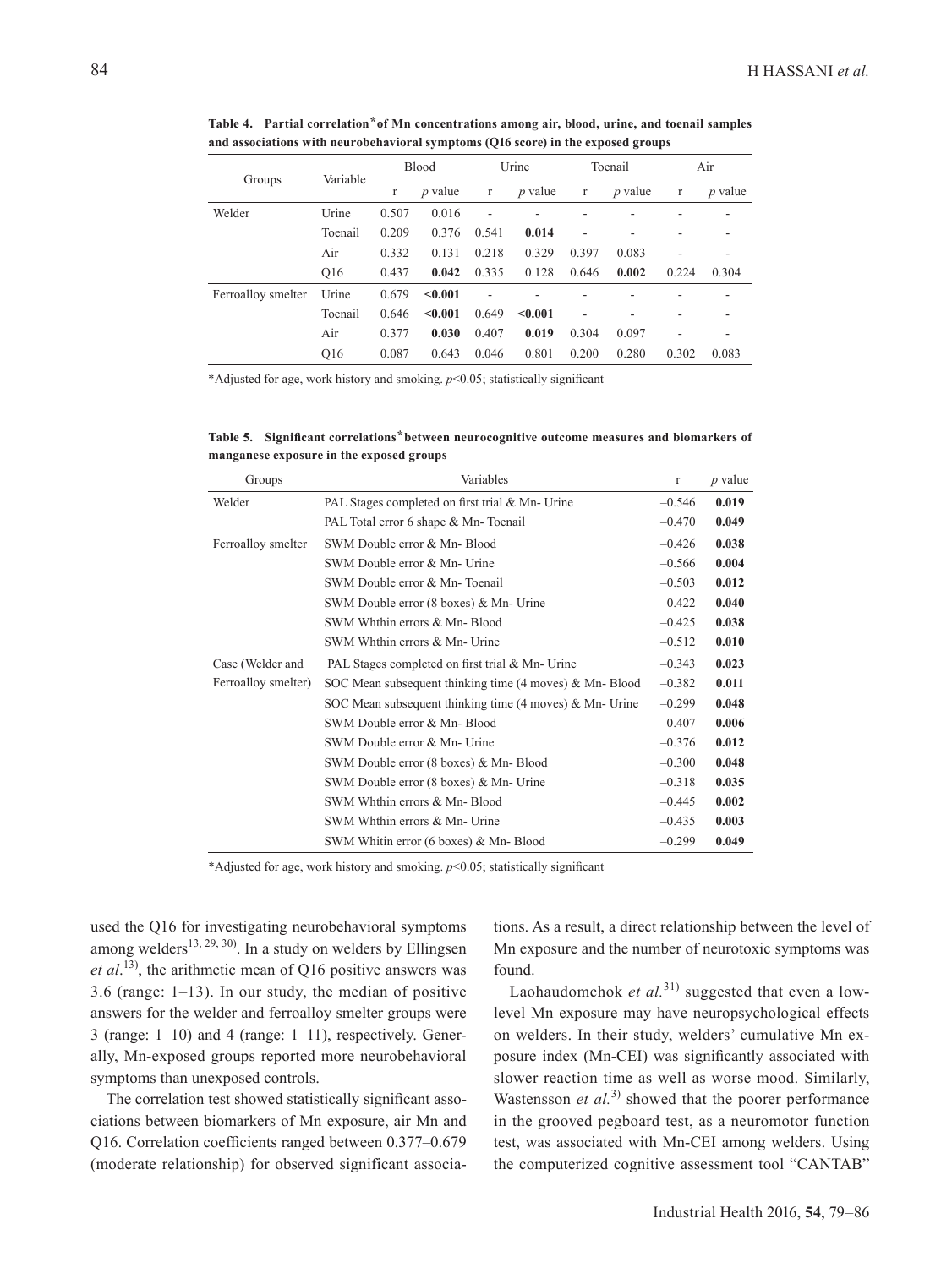for neurocognitive tests in the current study, the accuracy and precision of our neurocognitive results seems to be more reliable compared to those previous studies that have used manually-administered test batteries. Our results showed that biomarkers of Mn exposure were significantly correlated with some neurocognitive outcome measures. An increase in level of Mn in biological samples results in a decrease in neurocognitive performances (negative relationship). However, similar to many field studies, the major limitation of this cross-sectional study was small sample size. Therefore, we suggest a longitudinal study on large samples for further research. A potential limitation of this study is the lack of information related to dietary patterns among workers. In a similar study, Laohaudomchok *et al.*27) have noted that "Mn from food intake may not make a significant contribution to internal dose". However, we collected and analyzed ten drinking water samples to control Mn levels in drinking water as a potential confounding factor. The results showed that the mean concentration of Mn in drinking water samples was 22.1  $\pm$  0.9  $\mu$ g/l which was lower than acceptable concentration for Mn in drinking water (50  $\mu$ g/l). Therefore, it couldn't have significant effect on the obtained results. Another potential limitation of the present study seems to be the lack of data related to ventilation system efficiency. In general, one advantage of this case-control study is comparing the different biomarkers of Mn exposure among two Mnexposed groups. Significant relations of biomarkers of Mn exposure with neuropsychological effects indicates adverse effects among welder and smelter groups.

The current Occupational Exposure Limit-Time Weighted Average of Mn (OEL-TWA; 0.2 mg/m<sup>3</sup>) seems not providing sufficient protection against the neuropsychological effects. So, a change is needed to modify the current OEL-TWA of Mn for protecting exposed workers. The present study showed that blood Mn, urine Mn and toenail Mn could be used to distinguish Mn-exposed workers from unexposed population at the group level. Further studies are needed to identify reliable biomarkers for assessing Mn exposure at the individual level as well as to determine suitable biomarkers and biological exposure indices (BEIs) for Mn with concerning neuropsychological effects.

#### **Acknowledgements**

We would like to thanks Mr. Majid Minaei, Mr. Ahmad Mirzaei, Ms. Azar Mohammadzadeh, Mrs. Somayeh Farhang Dehghan and Mrs. Sarvar Charehdar for their kind assistance during this research. This study was supported by Tehran University of Medical Sciences.

#### **References**

- 1) Zheng W, Fu SX, Dydak U, Cowan DM (2011) Biomarkers of manganese intoxication. Neurotoxicology **32**, 1–8.
- 2) Järvisalo J, Olkinuora M, Kiilunen M, Kivistö H, Ristola P, Tossavainen A, Aitio A (1992) Urinary and blood manganese in occupationally nonexposed populations and in manual metal arc welders of mild steel. Int Arch Occup Environ Health **63**, 495–501.
- 3) Wastensson G, Sallsten G, Bast-Pettersen R, Barregard L (2012) Neuromotor function in ship welders after cessation of manganese exposure. Int Arch Occup Environ Health **85**, 703–13.
- 4) Ellingsen DG, Hetland SM, Thomassen Y (2003) Manganese air exposure assessment and biological monitoring in the manganese alloy production industry. J Environ Monit **5**, 84–90.
- 5) Antonini JM, Santamaria AB, Jenkins NT, Albini E, Lucchini R (2006) Fate of manganese associated with the inhalation of welding fumes: potential neurological effects. Neurotoxicology **27**, 304–10.
- 6) Crossgrove J, Zheng W (2004) Manganese toxicity upon overexposure. NMR Biomed **17**, 544–53.
- 7) Hassani H, Golbabaei F, Ghahri A, Hosseini M, Shirkhanloo H, Dinari B, Eskandari D, Fallahi M (2012) Occupational exposure to manganese-containing welding fumes and pulmonary function indices among natural gas transmission pipeline welders. J Occup Health **54**, 316–22.
- 8) Cowan DM, Fan Q, Zou Y, Shi X, Chen J, Aschner M, Rosenthal FS, Zheng W (2009) Manganese exposure among smelting workers: blood manganese-iron ratio as a novel tool for manganese exposure assessment. Biomarkers **14**, 3–16.
- 9) Hobson A, Seixas N, Sterling D, Racette BA (2011) Estimation of particulate mass and manganese exposure levels among welders. Ann Occup Hyg **55**, 113–25.
- 10) Laohaudomchok W, Cavallari JM, Fang SC, Lin X, Herrick RF, Christiani DC, Weisskopf MG (2010) Assessment of occupational exposure to manganese and other metals in welding fumes by portable X-ray fluorescence spectrometer. J Occup Environ Hyg **7**, 456–65.
- 11) Richman JD, Livi KJ, Geyh AS (2011) A scanning transmission electron microscopy method for determining manganese composition in welding fume as a function of primary particle size. J Aerosol Sci **42**, 408–18.
- 12) Wang X, Yang Y, Wang X, Xu S (2006) The effect of occupational exposure to metals on the nervous system function in welders. J Occup Health **48**, 100–6.
- 13) Ellingsen DG, Konstantinov R, Bast-Pettersen R, Merkurjeva L, Chashchin M, Thomassen Y, Chashchin V (2008) A neurobehavioral study of current and former welders exposed to manganese. Neurotoxicology **29**,